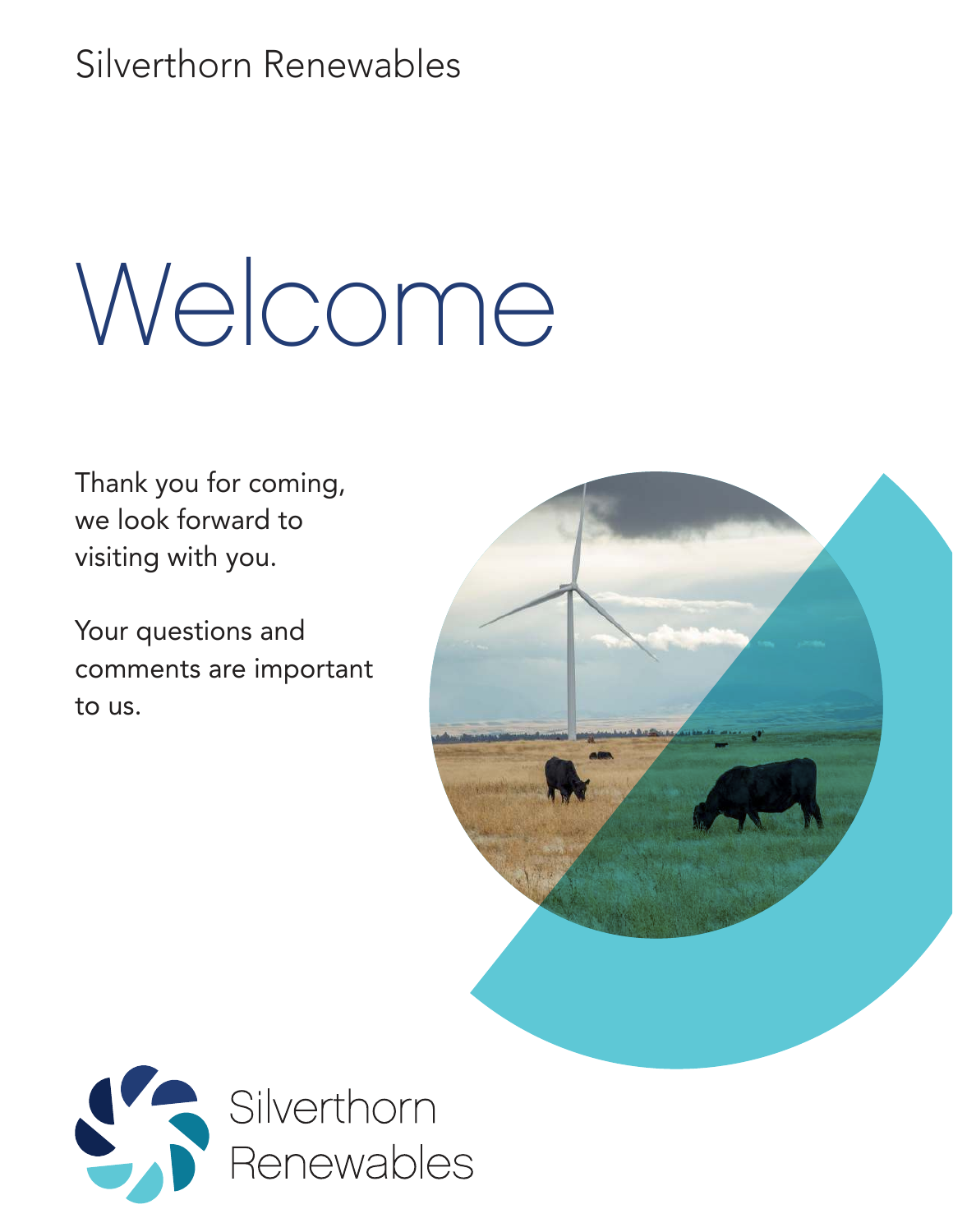### Pattern Energy

Pattern Energy is a leading private renewable energy company with operating and development footprints in the United States, Canada, and Japan.

Headquartered in the United States, our global operational portfolio includes more than 30 utility-scale renewable energy facilities.

Founded in 2009 and led by a management team responsible for building more than 5 GW of renewable energy projects worldwide, our business is guided by a commitment to safety, serving our customers, protecting the environment, strengthening communities and creating value for our stakeholders.

## Talen Energy

Talen Energy is one of the largest competitive power generation and infrastructure companies in North America. Talen owns and/or controls approximately 13,000 megawatts of generating capacity in wholesale U.S. power markets, principally in the Mid-Atlantic, Texas and Montana.

Talen is developing a large-scale portfolio of renewable energy, battery storage and digital infrastructure assets across its footprint. Our goal is to lead the energy transition through our Force For Good platform, which will create opportunities for our people and communities as we decarbonize our fleet.



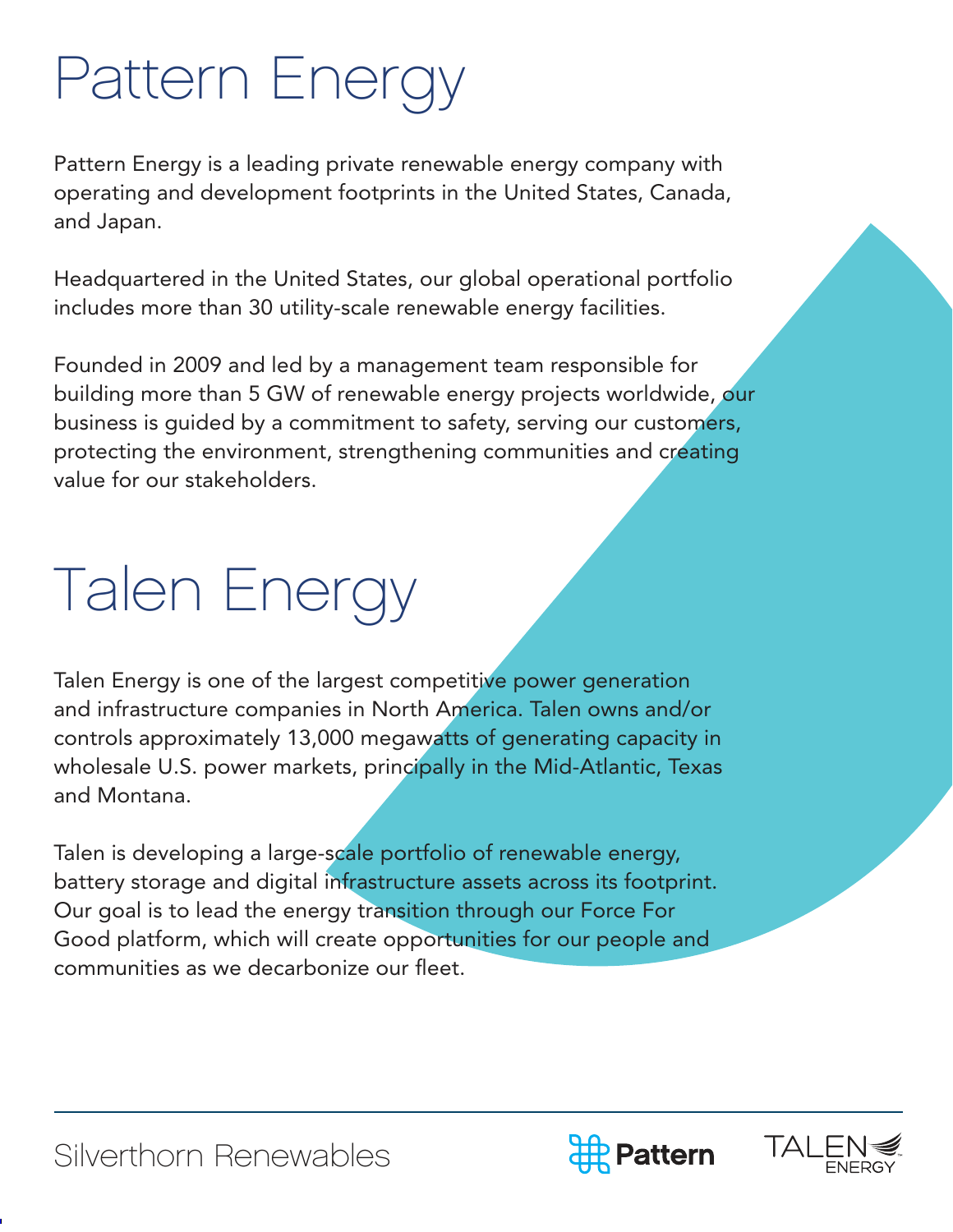### Our Core Commitments

#### Safety and Health



We are committed to the safety and health of the public, our employees, and everyone who works with us.

#### Community and **Culture**



We believe acting as a good neighbor benefits both the areas where we have a presence and our company's long-term success.

#### Environment



We consider ourselves a steward of the environment. We will work to exceed industry standards for mitigating environmental impact as we produce clean, renewable energy for our customers.



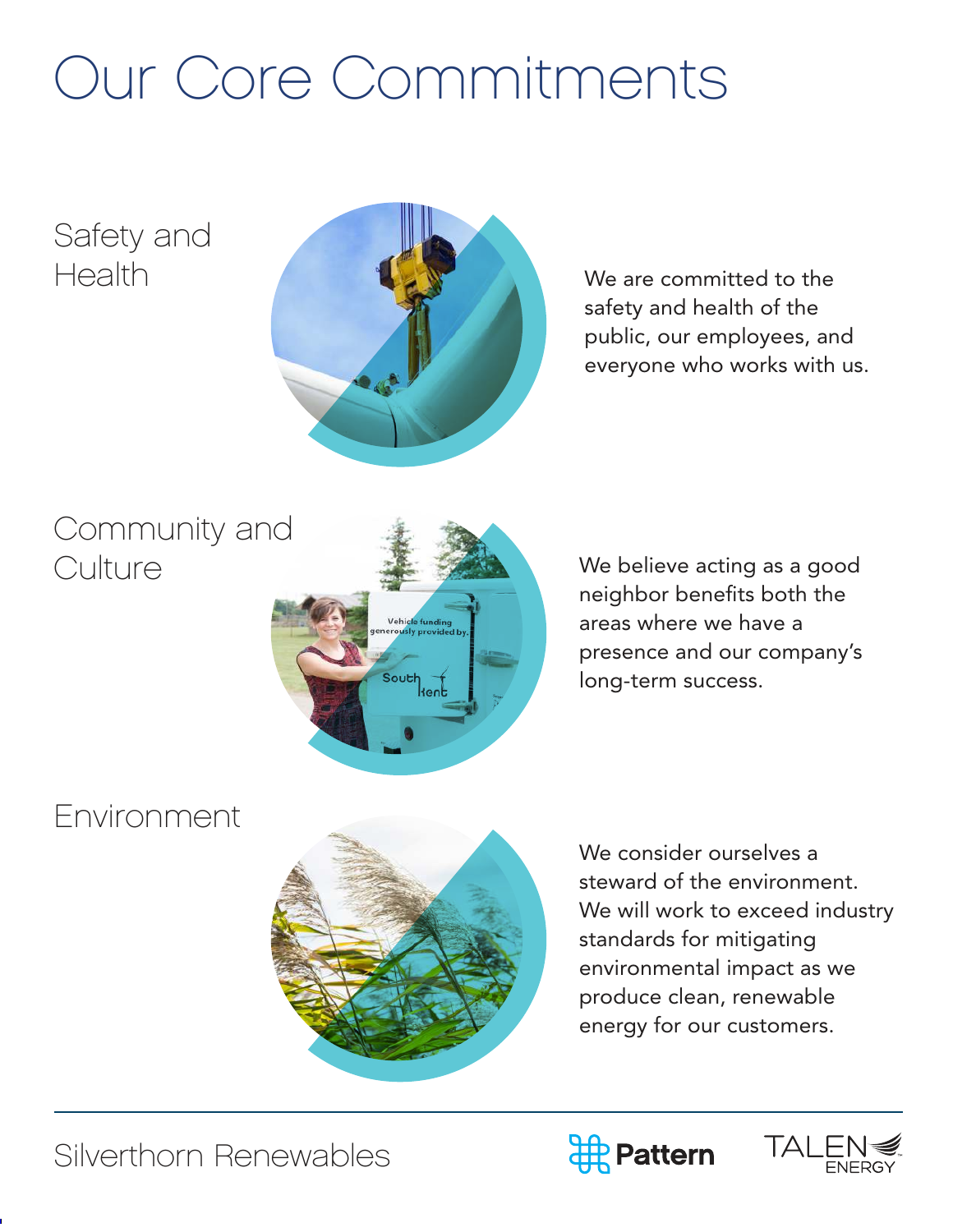### Silverthorn Renewables

We believe in building opportunity through long-term local partnerships that benefit communities. Silverthorn Renewables will provide cost-effective wind energy, jobs, and economic benefits that will last generations.

Silverthorn Wind is being designed as a 600 MW facilty. It will provide safe, affordable, renewable electricity equal to the needs of nearly 500,000 Americans.

#### Community Benefits | Job Creation

#### Landowner Payments

Landowner payments generate revenue to the families who host the project.

#### Community Revenue

- » Provides added tax revenue to local communities.
- » Supports the economy through a Community Benefits Program that will contribute to local initiatives and community-based organizations.

#### Economic Investment

Represents a projected investment of roughly \$1B.



#### 450–600 Construction Jobs

— including heavy equipment operators, electricians, laborers, and others.

#### 12–20 Full-Time Local Jobs

— to operate and maintain the wind facility.





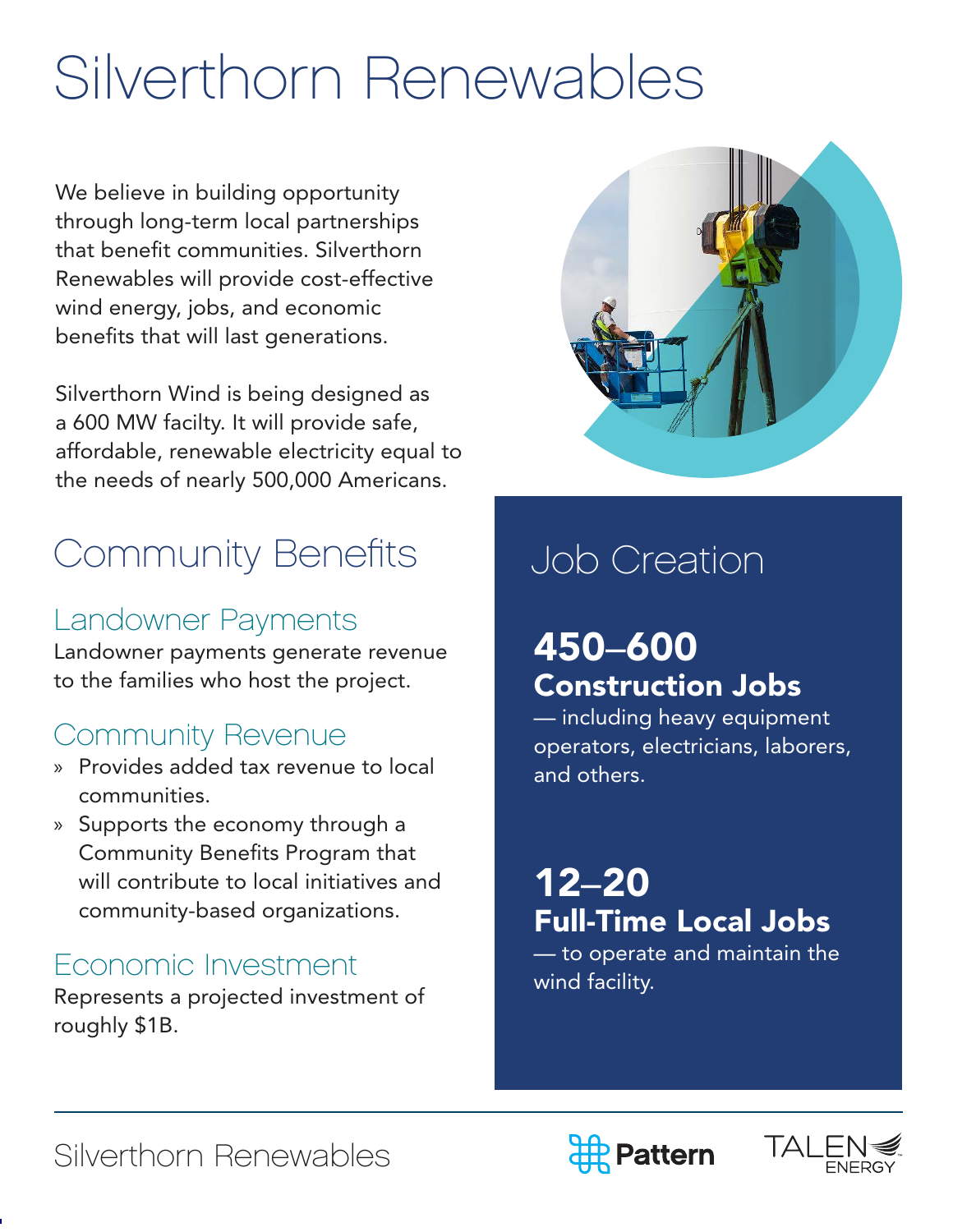### Development Process

![](_page_4_Figure_1.jpeg)

Indicative Schedule - final schedule to be determined as project progresses

![](_page_4_Picture_4.jpeg)

![](_page_4_Picture_5.jpeg)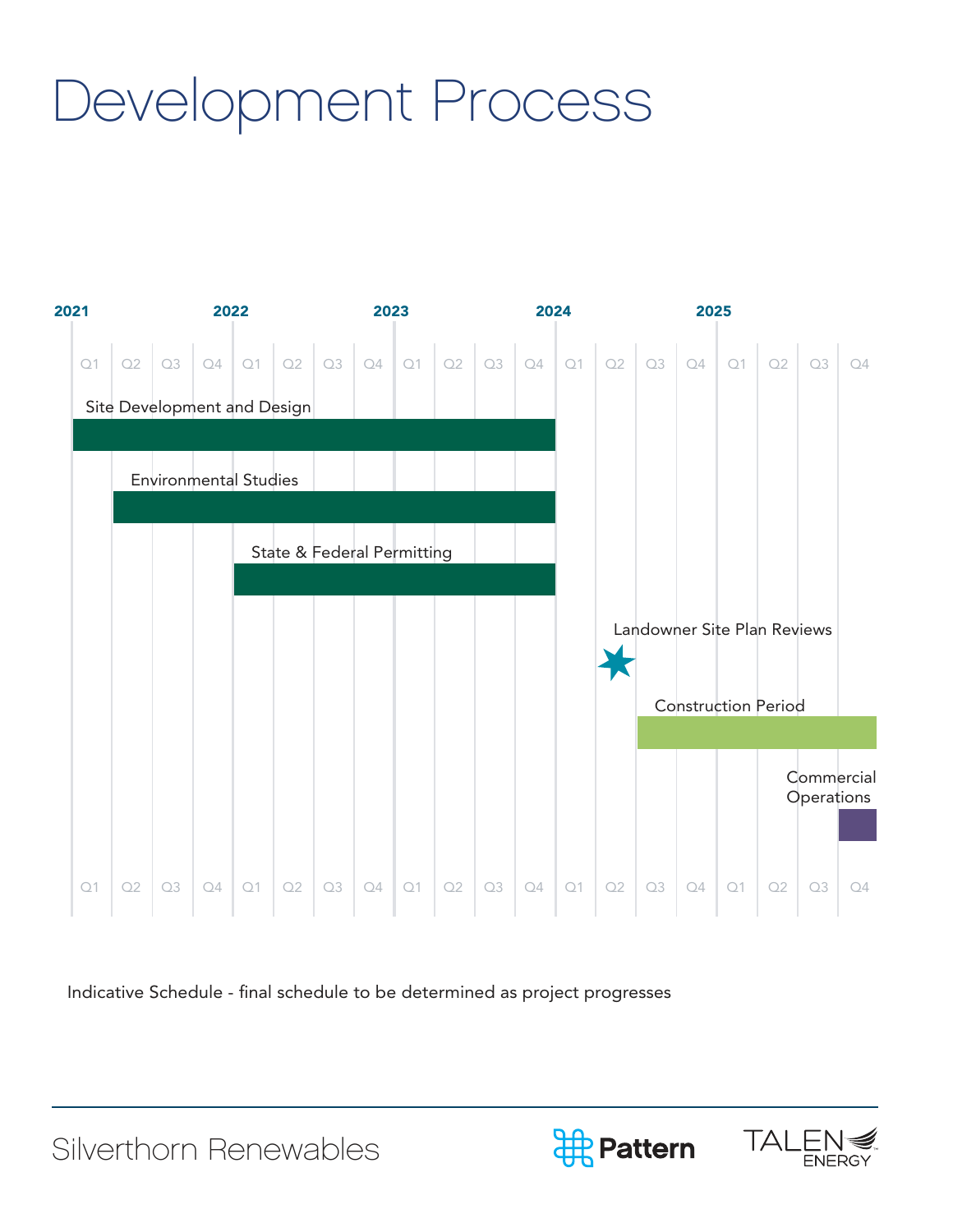### Site Selection & Design

To choose the best sites for a wind project, we consider a range of factors. We use these criteria to select sites, and then begin to refine facility designs.

#### Project Criteria

- » Access to grid
- » Competitive wind speed
- » Favorable market
- » Regional need

#### General Site **Characteristics**

- » Contiguous land with access to existing transmission infrastructure
- » Minimal slope for turbine pads
- » Avoids high flood-risk areas
- » Minimal tree clearing required
- » Avoidable wetland and water features
- » Avoids impacts to critical wildlife habitat

![](_page_5_Figure_14.jpeg)

![](_page_5_Picture_16.jpeg)

![](_page_5_Picture_17.jpeg)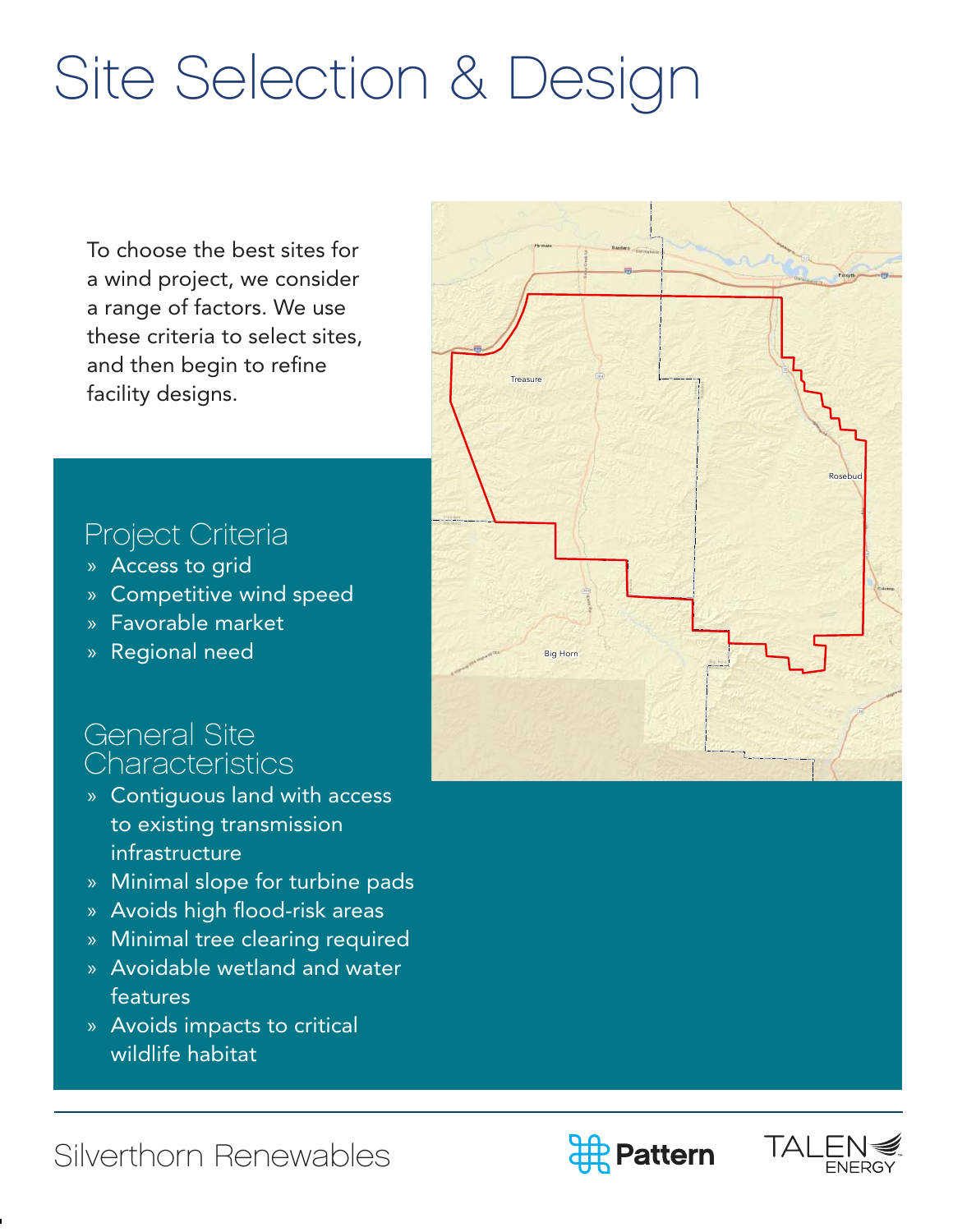### Environmental & Permitting

![](_page_6_Picture_1.jpeg)

#### Permitting

#### Local

- » Road use crossing & driveway permits
- » Consultation with Town & County officials

#### **State**

- » Constuction stormwater permit
- » Consultations with Montana Fish, Wildlife and Parks to discuss ways to reduce potential impacts to wildlife
- » Haul permits, drive way permits, crossing permits

### Surveys & Field Work

- » Avian and bat use surveys
- » Nesting bird surveys
- » Species of concern habitat assessments
- » Wetland delineation
- Cultural resource assessment

#### Federal

- » Consultations with U.S. Fish & Wildlife Service to discuss ways to reduce potential impacts to wildlife
- » Permitting for potential impacts to wetlands and waterways
- » Permitting turbine locations with the Federal Aviation Administration
- » Coordination with the Department of Defense Army Corps of Engineers

![](_page_6_Picture_22.jpeg)

![](_page_6_Picture_23.jpeg)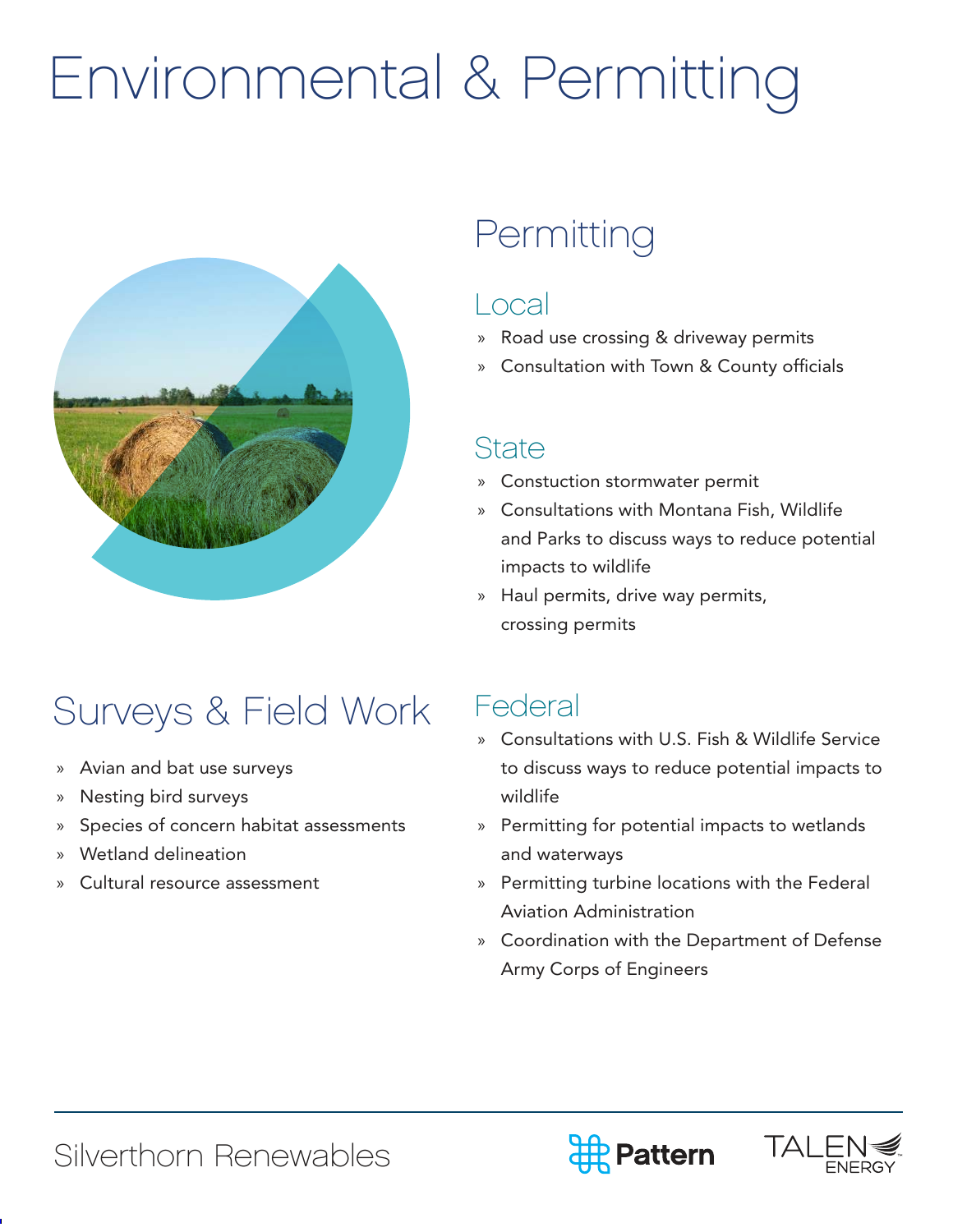### Wind Energy Generation

Wind can be harnessed to transform kinetic energy into electrical energy. Wind turbines do this with blades mounted on towers, which are turned by the wind, causing them to turn a shaft that is attached to a generator. This creates an electrical current that is carried by cables to the electric grid that delivers it to your home.

![](_page_7_Figure_2.jpeg)

![](_page_7_Picture_4.jpeg)

![](_page_7_Picture_5.jpeg)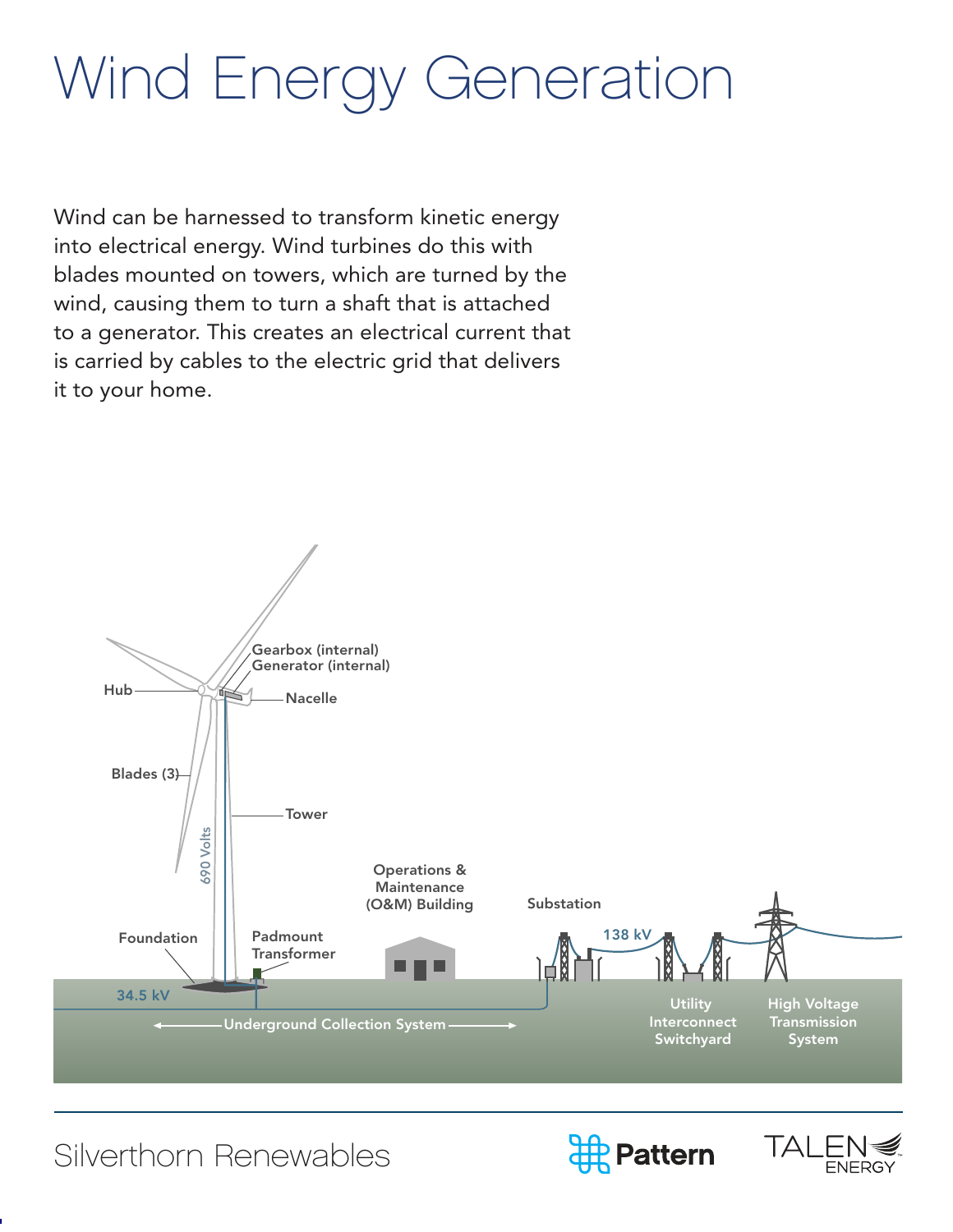### Typical Technology

#### Modern turbine sizes range from 3 MW to 6 MW

![](_page_8_Picture_2.jpeg)

![](_page_8_Picture_4.jpeg)

![](_page_8_Picture_5.jpeg)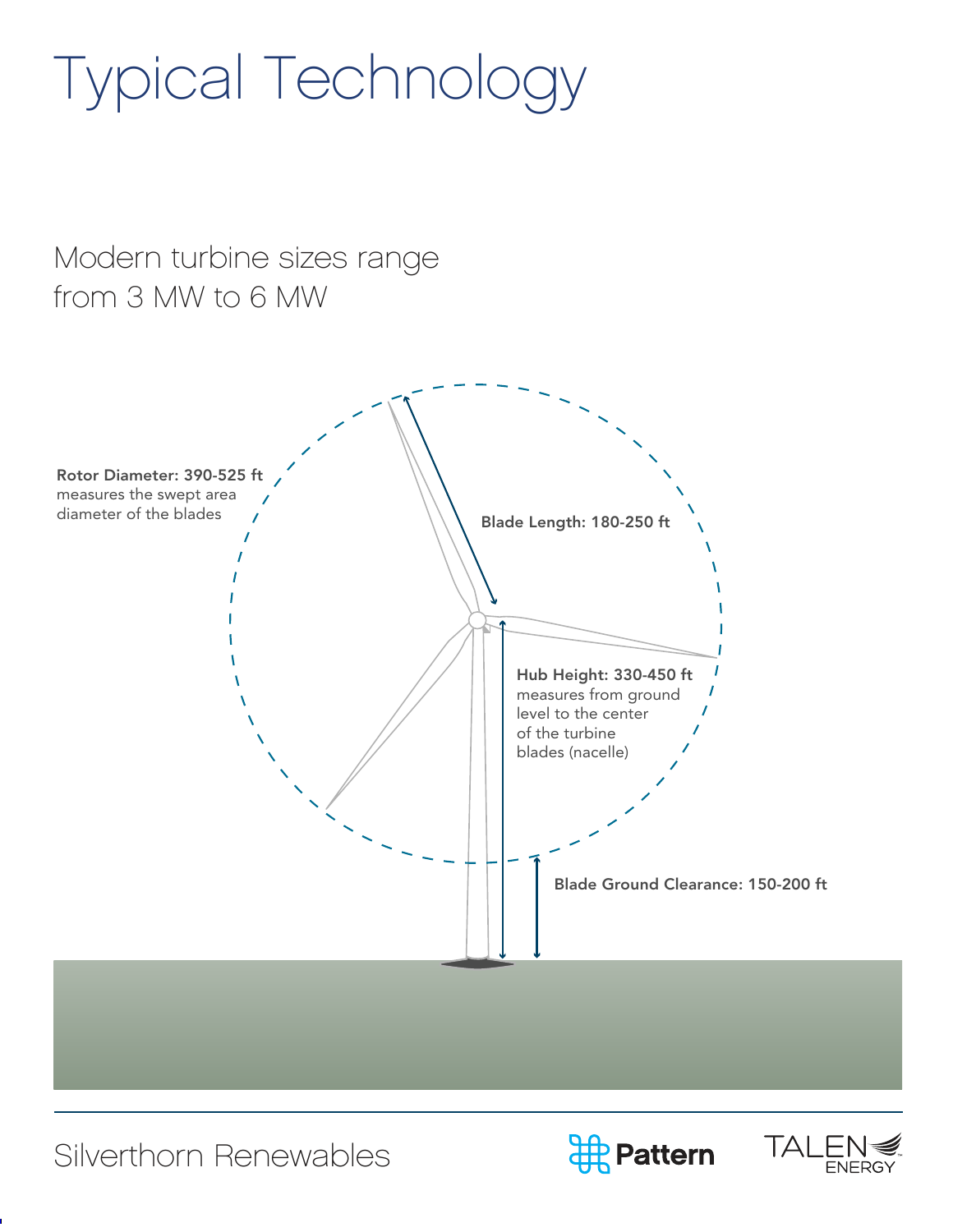### Construction

![](_page_9_Picture_1.jpeg)

#### Foundations

Foundations, consisting of rebar and concrete, support the turbines. The most common design is a spread foot foundation that is about 60–70 feet wide and 8 feet deep. After construction only the turbine tower shows above surface level, which is approximately 15 feet wide.

![](_page_9_Picture_4.jpeg)

#### **Turbine**

Turbine towers arrive in three to four tubular pieces that are installed individually with a crane. The nacelle (a cover that houses the generating components) sits atop the tower. Three blades are connected to a hub, which is raised by a crane and affixed to the nacelle.

![](_page_9_Picture_7.jpeg)

#### Collection System

A network of cables collect the electricity generated from each turbine. Configurations vary, but typically the cable is buried 36–48" below grade. Cable size ranges between 750 to 1500 MCM, depending on the position of the turbine within an electrical circuit.

![](_page_9_Picture_10.jpeg)

#### Access Roads

Roads to each turbine allow access for construction, operations, and maintenance. Access roads are typically 16–20 feet wide.

\* Photos represent construction for a wind project with 85-meter (279 feet) tall turbines. Dimensions and design specifications vary based on the turbine model and geotechnical analysis and soil conditions.

![](_page_9_Picture_15.jpeg)

![](_page_9_Picture_16.jpeg)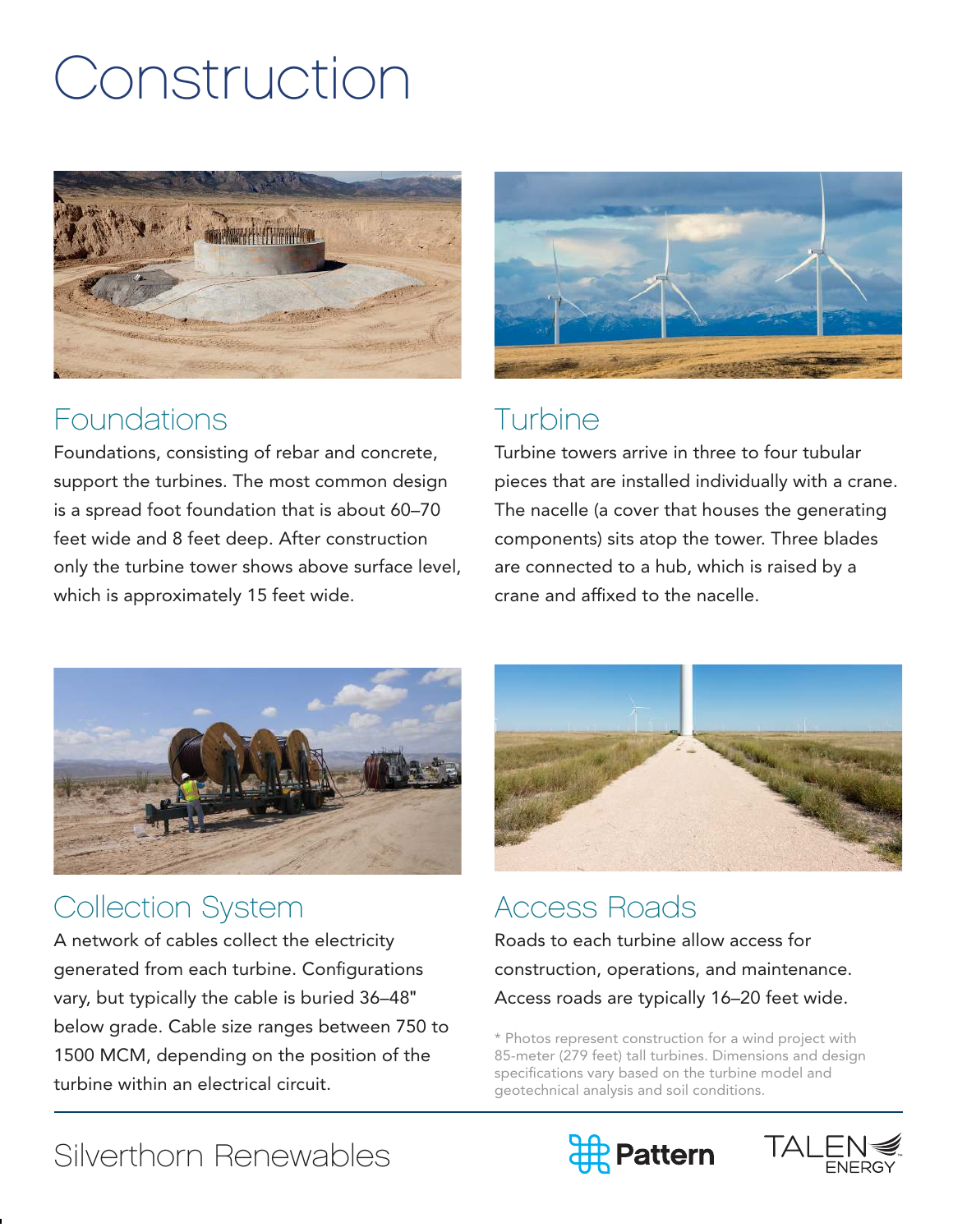### Construction

![](_page_10_Picture_1.jpeg)

#### Substations

A substation is built to collect the energy generated by the turbines and used to step up the voltage to connect to transmission lines.

![](_page_10_Picture_4.jpeg)

#### Meteorological Towers

Meteorological towers are used to verify wind characteristics.

![](_page_10_Picture_7.jpeg)

#### Transmission Lines

Transmission lines connect power to the grid. The length of the lines and structure types vary depending on the facility location and distance to the utility transmission system.

![](_page_10_Picture_10.jpeg)

#### Operation & Maintenance Building

O&M buildings are the central command centers for wind facilities. The building houses offices and space for turbine maintenance.

\* Photos represent construction for a wind project with 85-meter (279 feet) tall turbines. Dimensions and design specifications vary based on the turbine model and geotechnical analysis and soil conditions.

![](_page_10_Picture_15.jpeg)

![](_page_10_Picture_16.jpeg)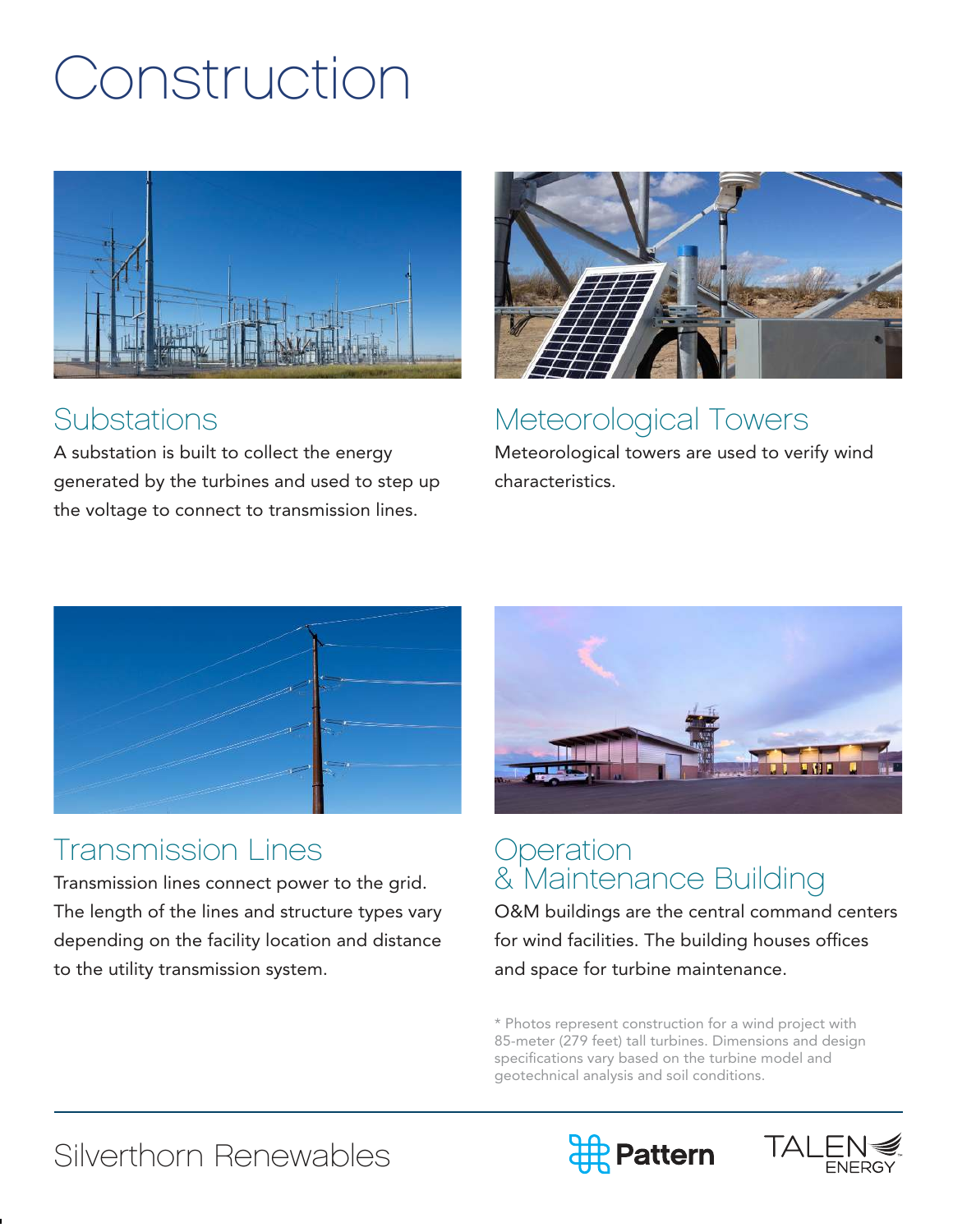### **Operations**

We are dedicated to building long-term partnerships in the communities where we have a presence. We participate in local events and fund community organizations through donations and sponsorships.

Our facilities employ facility managers and technicians to oversee site activities. We use a variety of local vendors and contractors who provide maintenance services for communications,the operations and maintenance building, access roads, the substation, and our truck fleet.

Ongoing maintenance plans include items such as:

- » Vegetation management
- » Electrical checks
- » Visual and mechanical inspections
- » Corrective maintenance (as required)

Facilities are monitored from an Operations and Control Center 24/7, 365 days per year. We receive immediate notification for any type of fault, and a technician can be dispatched immediately to assess any situation. All maintenance staff enter the property in company-marked trucks and carry badges for identification.

![](_page_11_Picture_9.jpeg)

![](_page_11_Picture_11.jpeg)

![](_page_11_Picture_12.jpeg)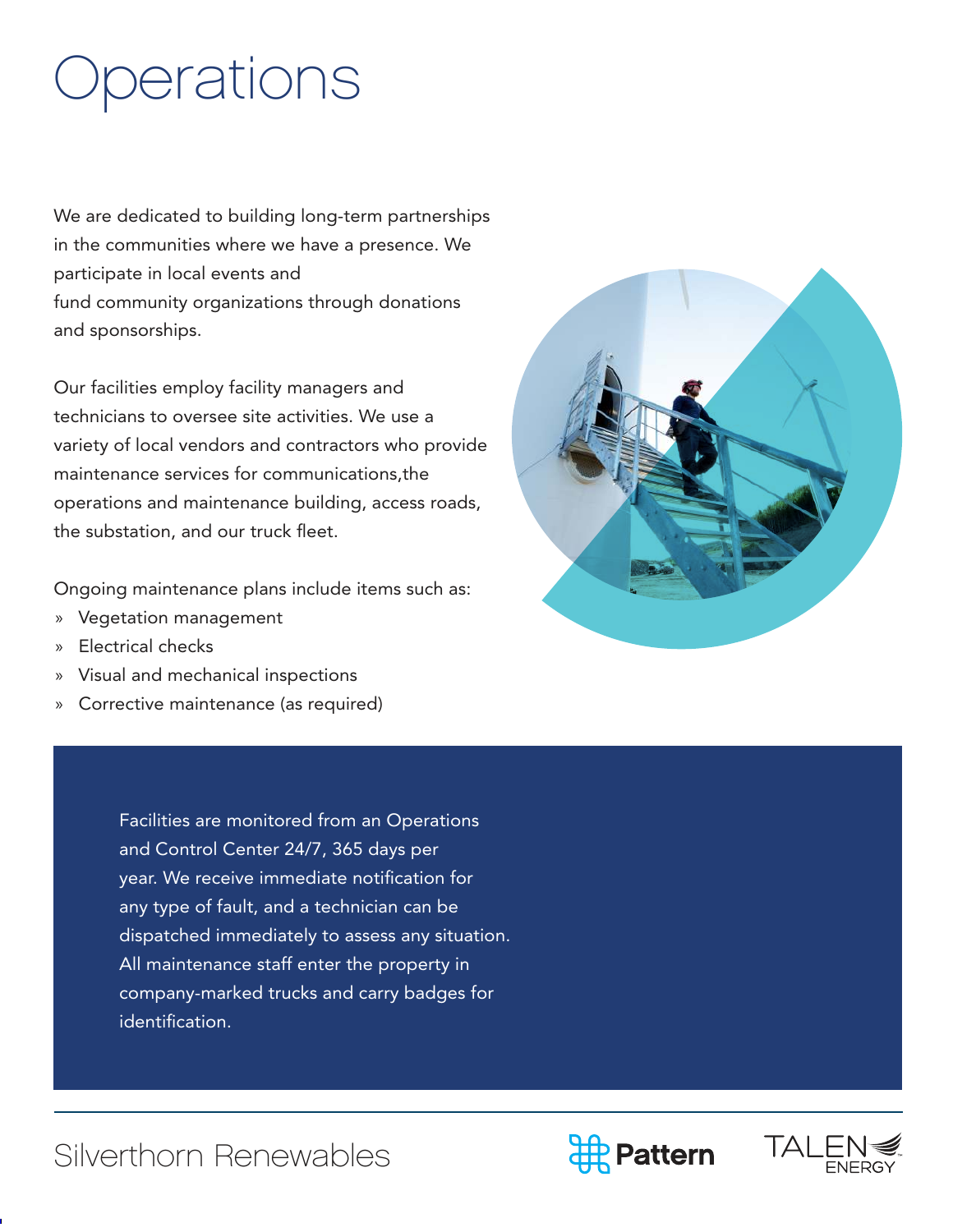### Local Business Opportunities

We strive to find ways to expand benefits for the communities where we operate.

We are committed to using qualified local and regional vendors and contractors when possible. These efforts will create more jobs and help the community derive additional economic benefits from the project.

To submit your business information, please visit our website at SilverthornRenewables.com

#### Construction

- » Road building and turbine site grading
- » Substation and Switchyard grading
- » Foundation excavation and backfill
- » Road maintenance and asphalt paving
- » Concrete supplier
- » Aggregate supplier
- » Electricians
- » O&M Facilities
- » Foundations and site concrete
- » Building Construction (framing, carpentry, drywall, flooring, plumbing, electricians, communications, masonry, HVAC, etc.)
- » Landscaping
- » Security, fencing, water, power, sanitation facilities, etc.

#### Maintenance

- » Communications maintenance
- » HVAC contractor
- » Hardware supplier
- » Waste control and removal
- » Solid waste disposal
- » Weed control and abatement
- » O&M building maintenance
- » Road maintenance
- » Electrical Supply
- » Truck fleet leasing and maintenance
- » Crane services and rentals
- » Janitorial services

![](_page_12_Picture_30.jpeg)

![](_page_12_Picture_31.jpeg)

![](_page_12_Picture_32.jpeg)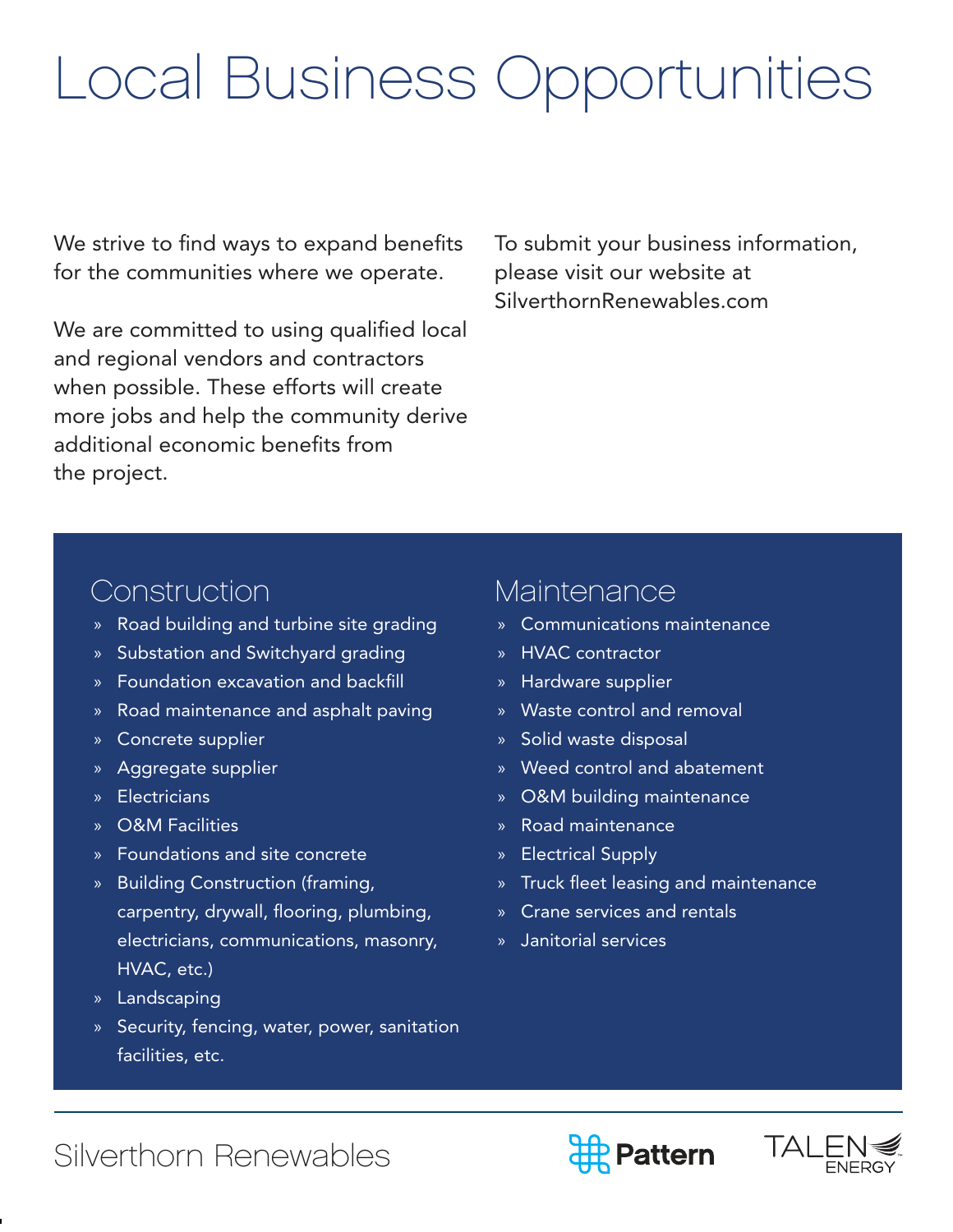### Land Stewardship Commitment

#### 1. Site Manager.

Prior to the construction of any Wind Facilities on the Property, Developer will provide Owner with the name and contact information for a site manager for the Project. On-site manager and project manager will use reasonable, good faith efforts to communicate keep Owner apprised of when Developer, its contractors, agents, and employees will be on the Property.

#### 2. Access and Roads.

Developer will use reasonable efforts to confine development activities on the Property to the access and/or crane routes shown in the site plan provided to Owner and to the areas where development activities are occurring. Developer will use reasonable efforts to use roads existing on the Property. Developer will also regularly maintain existing roads during the construction period at a set frequency.

#### 3. Road Construction.

Developer will require that all of Developer's vehicles on the Property be confined to road, crane paths, and collection routes, whether currently existing or installed by Developer. Within one hundred eighty (180) days of the date Developer completes construction of the Project, all roads constructed or existing roads that are widened by Developer will be reduced to a width of no greater than twenty feet (20') wide and those portions of such roads in excess of twenty feet (20') wide will be repaired, to the extent reasonably practicable to the elevation and contour as existed on the effective date of the Lease, and if pastureland, reseeded.

#### 4. Gates and Fences.

Developer will make fence cuts, braces, and repairs that will be permanent and remain functional for the remaining life of the fence of which they are part (any such cuts will be reinforced with bracer posts on each side of the cut, and the opening will be repaired to at least the same quality as the existing fence). Under Section 4.11 of the Wind Lease, during construction of the Wind Facilities, Developer will leave any gates, open or shut, as the gates were found in order to maintain Owner's livestock and Property management. Under Section 4.13 of the Wind Lease, Developer will install a double lock system on all gates installed or in use by the Project: one unique lock for Developer and one unique lock for Owner. Under Section 4.11 of the Wind Lease, Developer will post personnel to act as spotters to prevent escape of livestock from pastures or enclosures when needed.

#### 5. Cattle Guards.

Under Section 4.11 of the Wind Lease, Developer will, at its expense, install any different gates or cattle guards reasonably required to facilitate Developer's operations on the Property, together with any additional measures reasonably required for the control of Owner's livestock. Developer will maintain all existing and new cattle guards during the construction process to ensure working order.

#### 6. Construction Plan.

#### (a) Construction; Siting.

Under Section 4.14 of the Wind Lease, at least ninety (90) days prior to commencement of construction, Developer will provide to Owner the plans of the layout and proposed location of the Wind Turbines, other Wind Power Facilities, Developer Roads and other significant structures or improvements upon the Property, as well as an overview of the anticipated construction schedule. Owner will have an opportunity to provide feedback, which Developer will consider in good faith.

#### (b) Restricted Areas.

Under Section 4.15 of the Wind Lease, Owner will have an opportunity to identify restricted areas on the Property in which construction by developer may be limited or prohibited.

![](_page_13_Picture_16.jpeg)

![](_page_13_Picture_17.jpeg)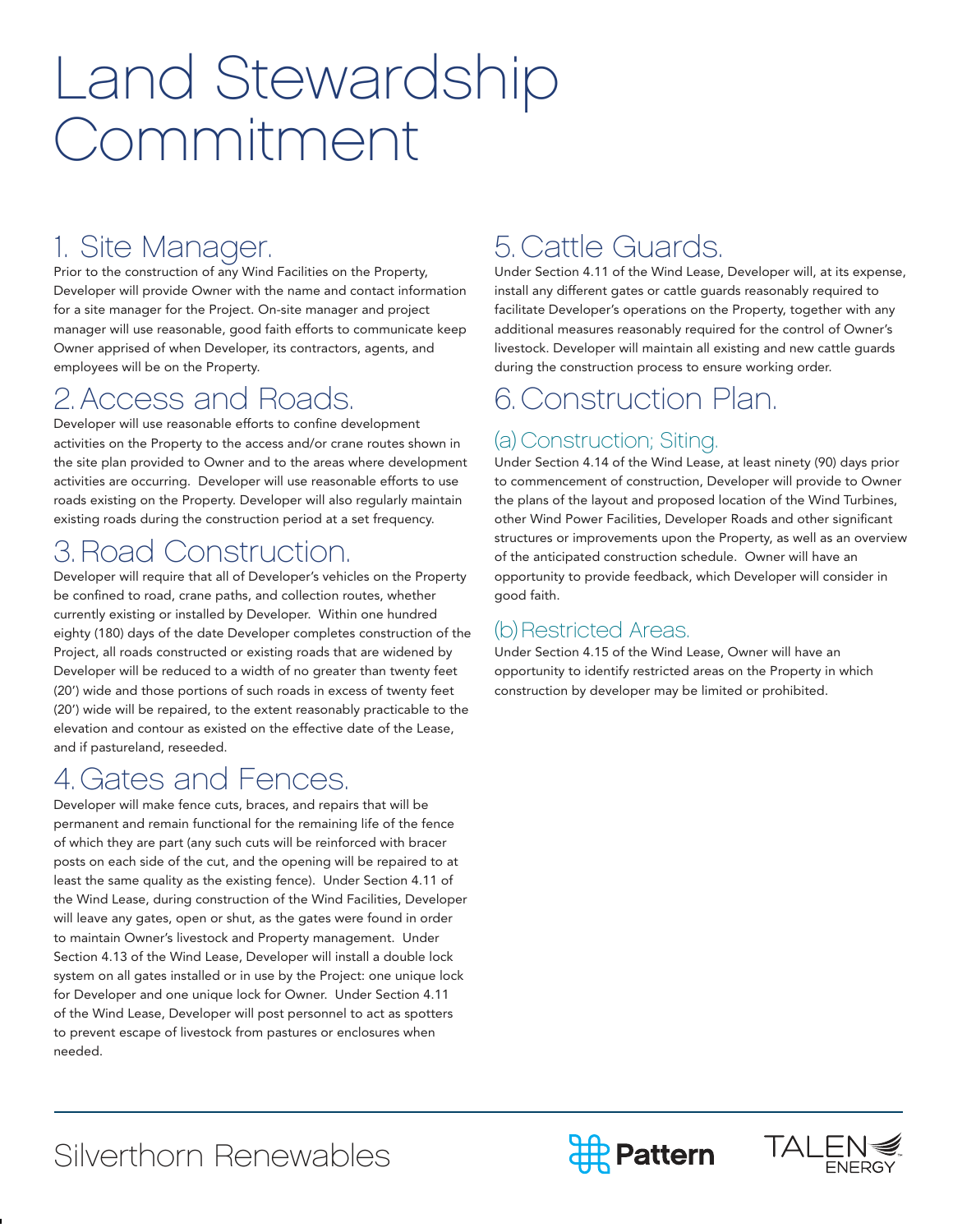### Land Stewardship Commitment

#### 7. Damage to Owner's Property.

#### (a) Crop Damage.

Developer will take commercially reasonable efforts to minimize crop damage, and Developer will compensate Owner for crop loss or destruction on the Property due to Developer's activities in accordance with Section 3.5.1 to Exhibit C of the Wind Lease.

#### (b) Compensation for Livestock.

Developer will be respectful of grazing animals on the Land and will avoid, to the extent reasonably practicable, any contact with any livestock on the Property. Developer agrees to pay the fair market value for any such animal that, as a direct result of Developer's operations or equipment, dies or suffers any injury which renders the animal essentially worthless or substantially reduces its fair market value. In addition, under Section 4.11 of the Wind Lease, Developer will be responsible for reimbursing Owner for any loss of livestock and for any time spent by Owner gathering livestock that strayed as a result of Developer leaving a gate open.

#### (c) Fire Damage.

Developer will employ prudent precautions to prevent fires, including avoiding the build-up of plant material under vehicles, and will be responsible for all fire damage caused by Developer. In the event a grass fire is started by Developer, Owner will be promptly notified, as well as emergency personnel, if necessary. For fire damage caused by Developer, Developer agrees to pay Owner a reasonable fee for damage to or loss of (i) existing crops and/or pasture land (as outlined in Section 3.5.1 of Exhibit C to the Wind Lease), (ii) fences, and (iii) trees and other foliage.

#### (d) Watering Systems Damage.

Developer will use commercially reasonable efforts to avoid damaging any livestock watering pipelines, tile lines or irrigation systems (collectively, the "Watering Systems") on the Property. Owner has the right to have Developer repair or replace any Watering Systems on the Property that are damaged during construction or operation of the Wind Facilities, provided that Owner promptly notifies Developer of the damage.

#### 8. Speed Limits.

Developer will strictly observe the following speed limits on the Property: 25 miles per hour during daylight and 20 miles per hour after dark.

#### 9. Surface Restoration.

Upon completion of construction on the Property, Developer will remove all construction materials and debris from the Property. If the surface of the Property adjacent to such Wind Power Facilities was excavated or otherwise disturbed during such construction, such areas will be restored by Developer to substantially the same condition that existed prior to such construction that is suitable for productive agricultural operations. Pursuant to Section 7.3 of the Wind Lease Developer will permanently restore the surface of the Property within one year from the termination of the Wind Lease.

#### 10. Hunting.

Hunting is allowed on the Property in accordance with Section 1.9 of the Wind Lease. Under Section 1.9, Developer may (with 30 days' advance written notice) request a temporary cessation of hunting on certain portions of the Property. In that case, Developer will reimburse Owner for resulting loss of hunting revenue, in accordance with Section 3.6 of Exhibit C to the Wind Lease.

![](_page_14_Picture_16.jpeg)

![](_page_14_Picture_17.jpeg)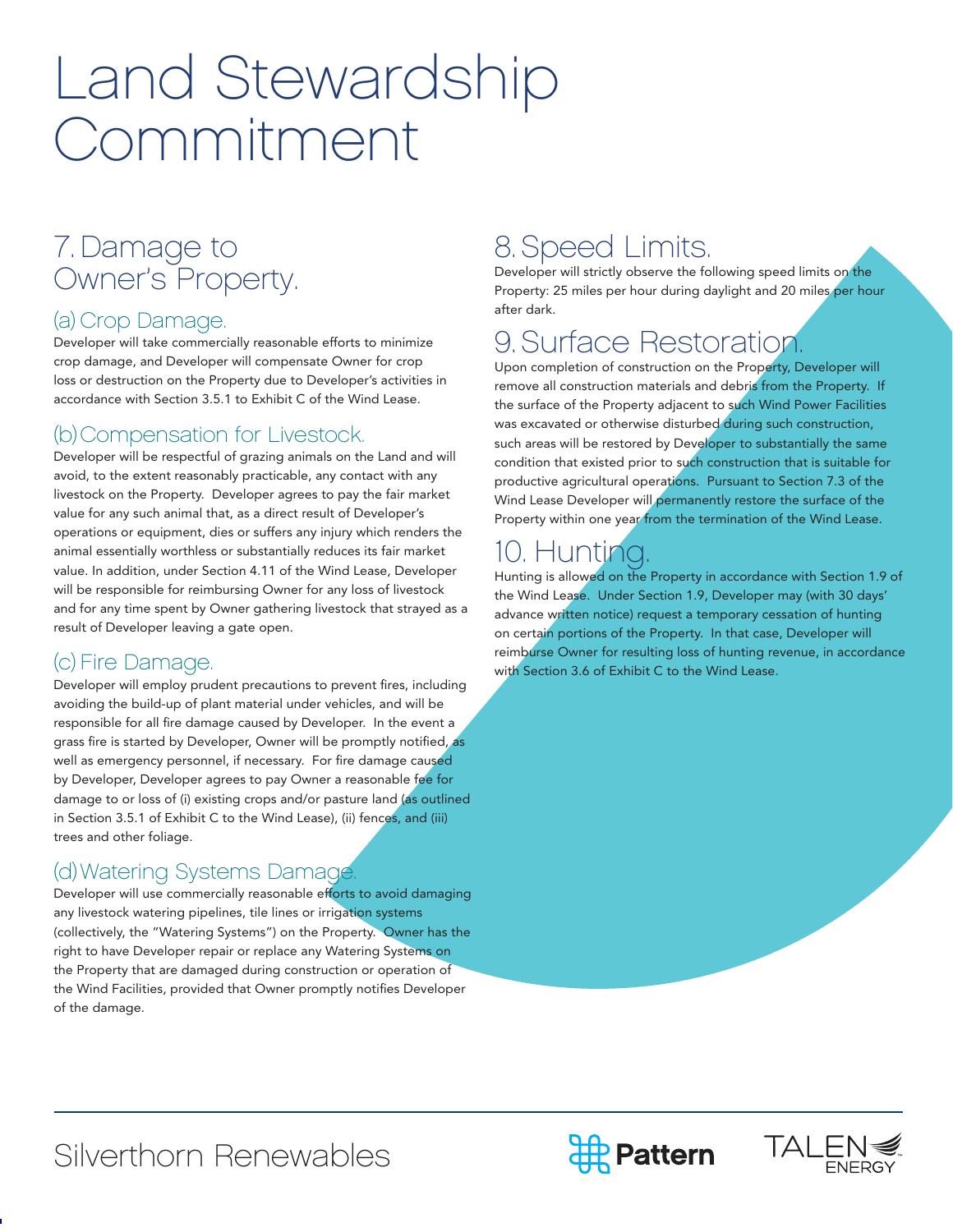### Become Part of Silverthorn Wind

- » Connecting with landowners and discussing land lease details is an important stage for us to learn about a community.
- » Experienced land agents with knowledge of Montana are employed as direct contractors of the project.
- » A standard form of lease option is used so that each participating landowner can know they are getting the same fair payment as their neighbor.
- » Exclusive to Montana are the stewardship provisions, keeping in mind the special concerns of all Montanans.
- » Land agents and the project team are easily accessible and available for landowner questions and concerns. Please schedule an appointment to discuss specifics to your property.

![](_page_15_Picture_7.jpeg)

![](_page_15_Picture_8.jpeg)